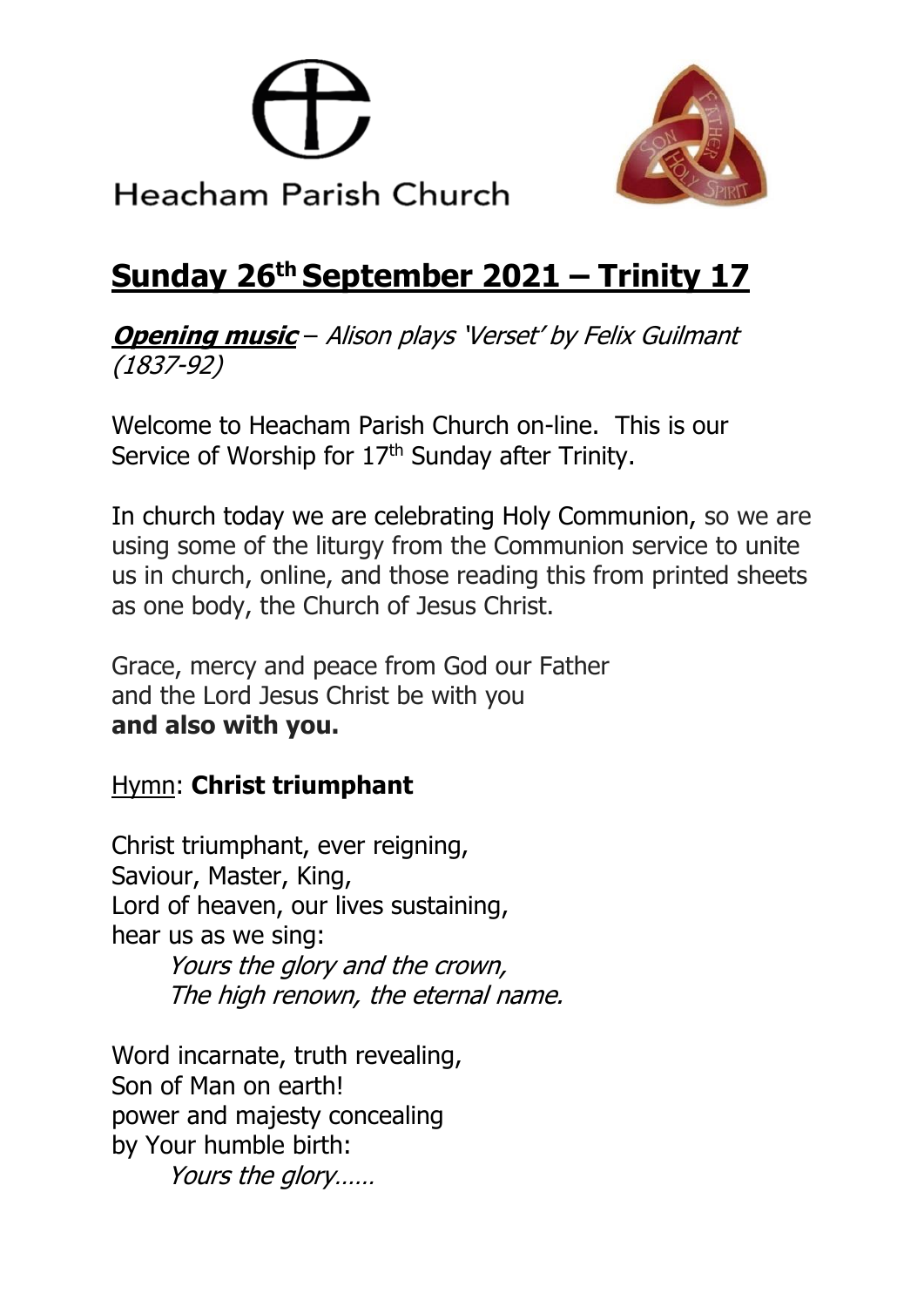Suffering servant, scorned, ill-treated, victim crucified! death is through the cross defeated, sinners justified:

> Yours the glory and the crown, The high renown, the eternal name.

Priestly King, enthroned for ever high in heaven above! sin and death and hell shall never stifle hymns of love: Yours the glory……

So, our hearts and voices raising through the ages long, ceaselessly upon You gazing, this shall be our song: Yours the glory……

#### **Prayer of preparation**

**Almighty God, to whom all hearts are open, all desires known, and from whom no secrets are hidden: cleanse the thoughts of our hearts by the inspiration of your Holy Spirit, that we may perfectly love you, and worthily magnify your holy name; through Christ our Lord. Amen.**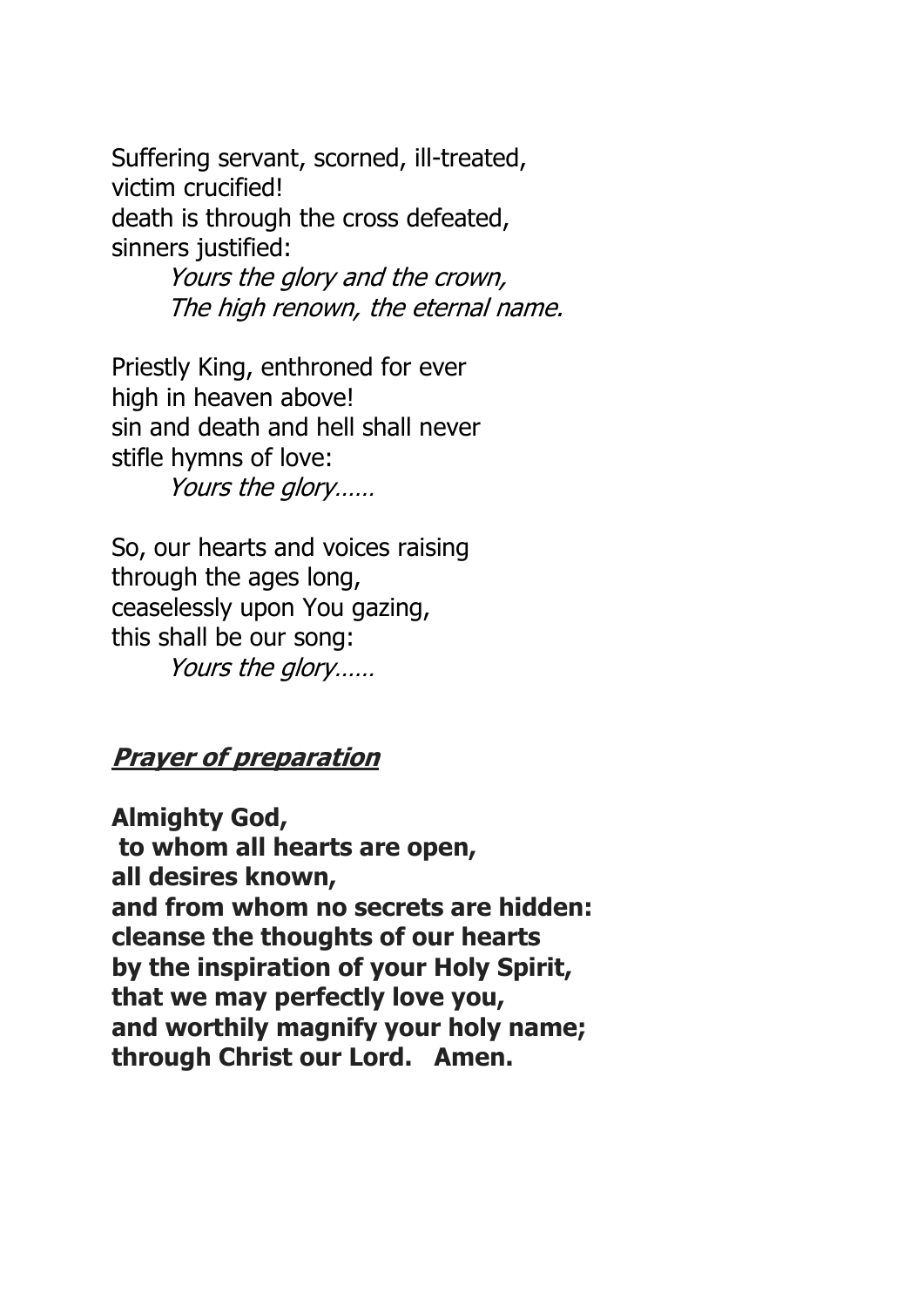# **Prayers of Penitence**

Our Lord Jesus Christ said: The first commandment is this: 'Hear, O Israel, the Lord our God is the only Lord. You shall love the Lord your God with all your heart, with all your soul, with all your mind, and with all your strength.' The second is this: 'Love your neighbour as yourself.' There is no other commandment greater than these. On these two commandments hang all the law and the prophets.

## **Amen. Lord, have mercy.**

God so loved the world that he gave his only Son Jesus Christ to save us from our sins, to be our advocate in heaven, and to bring us to eternal life. Let us confess our sins in penitence and faith, firmly resolved to keep God's commandments and to live in love and peace with all.

# **Confession**

**Almighty God, our heavenly Father, we have sinned against you and against our neighbour in thought and word and deed, through negligence, through weakness, through our own deliberate fault. We are truly sorry and repent of all our sins.**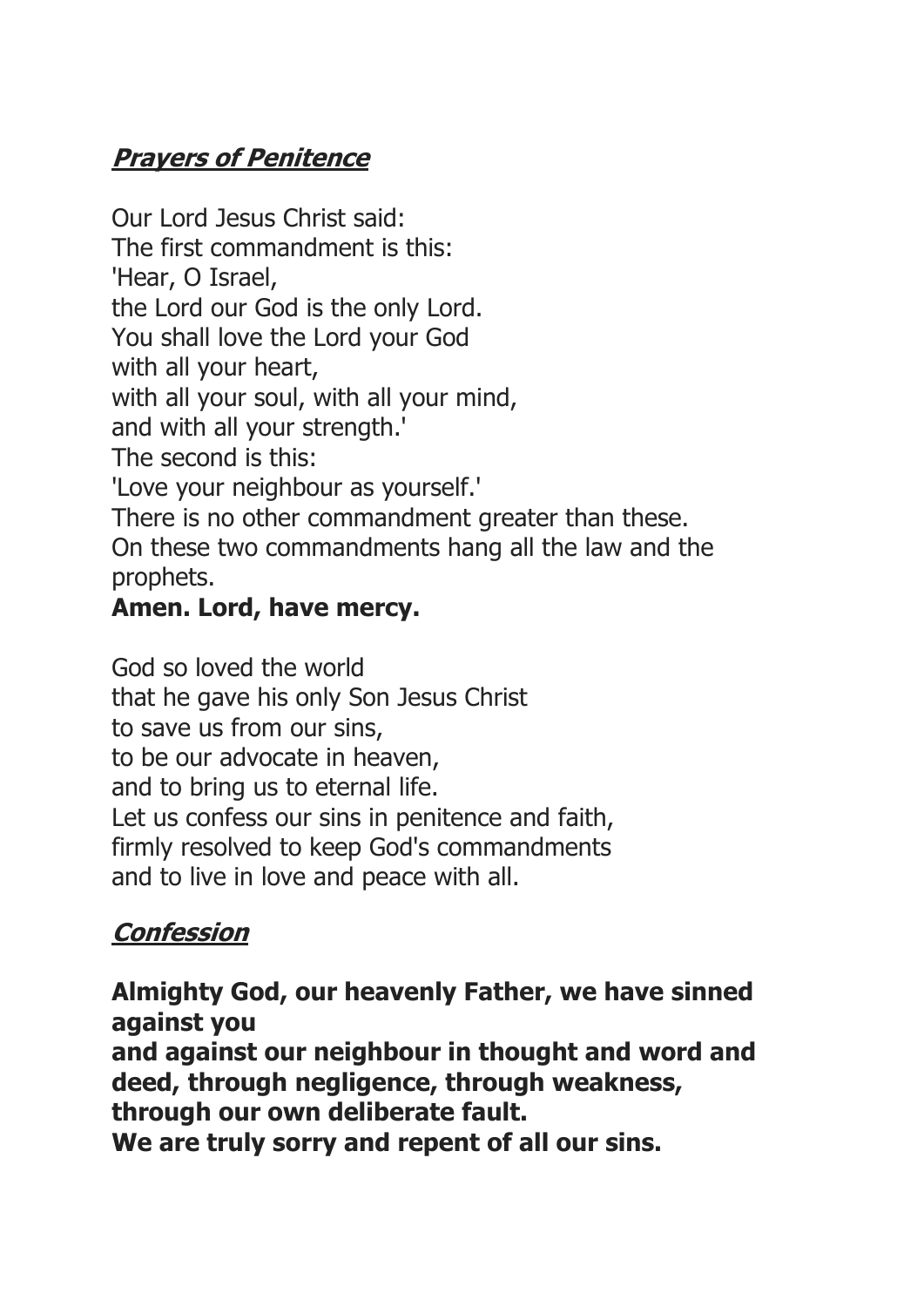**For the sake of your Son Jesus Christ, who died for us, forgive us all that is past and grant that we may serve you in newness of life to the glory of your name. Amen.**

Almighty God, who forgives all who truly repent, have mercy upon us, pardon and deliver us from all our sins, confirm and strengthen us in all goodness, and keep us in life eternal; through Jesus Christ our Lord. **Amen.**

**Bible reading** – Ephesians 6:1-9 read by Penny T

**A reflection** – by Penny Sutton

You may remember a sketch, first broadcast in 'The Frost Report', which featured John Cleese, Ronnie Barker and Ronnie Corbett lined up in order of height. Ronnie B says, "I look up to him because he is upper class, but I look down on him because he is lower class." Finally, Ronnie C gets the 'pay-off' line as he looks up at both the others and says, "I get a pain in the back of my neck." This satirises the British class system and makes the same points as Paul makes in our passage from his letter to the Church in Ephesus. Both deal with relationships, respect, and responsibility. Paul has three pairs of directly related people to whom these three Rs can be applied. Before he starts looking at these individually, at Ch 5 v 21 he states the overriding principle governing Christian relationships.

**"Submit to one another out of reverence for Christ."**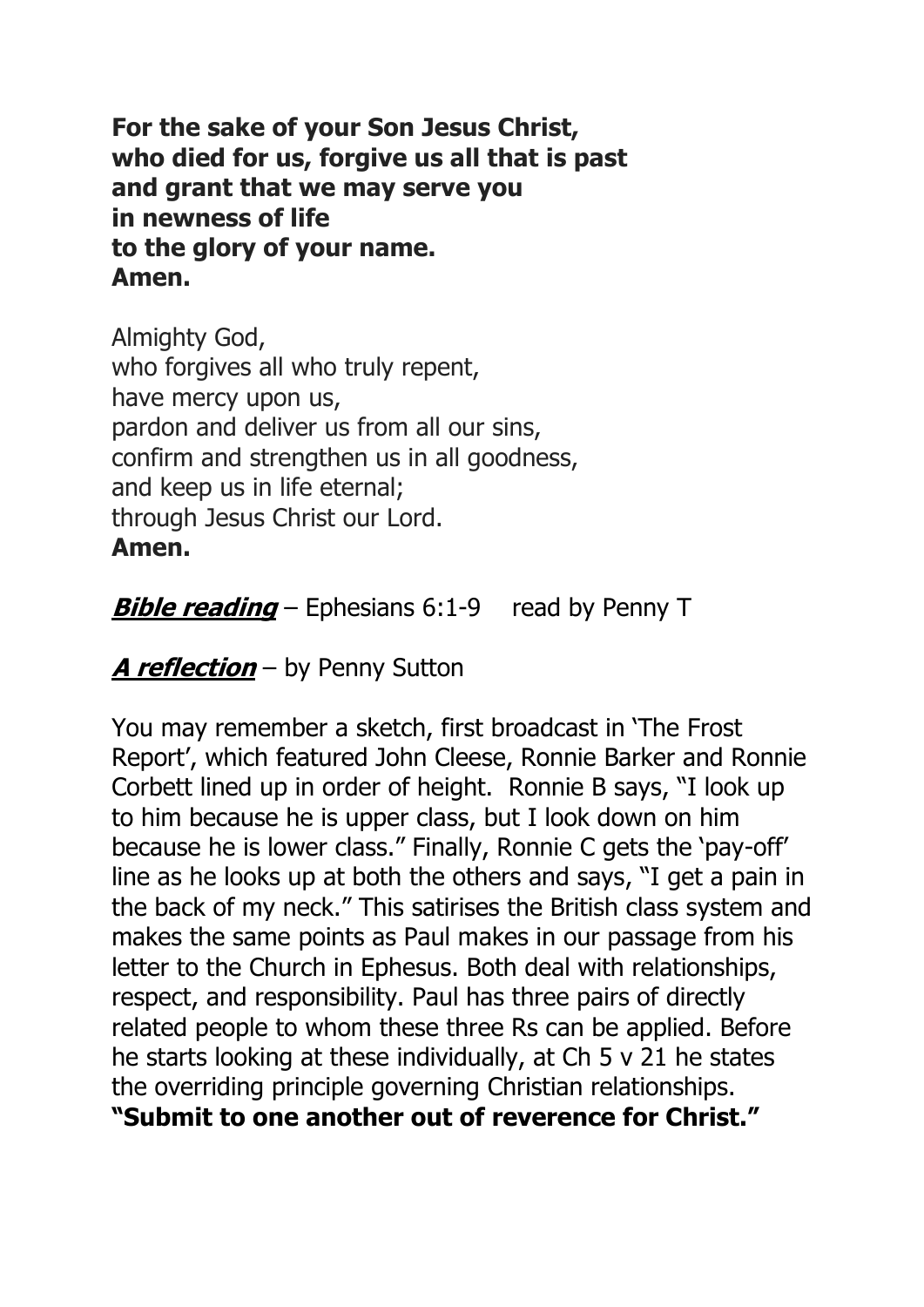John looked at Wives and Husbands last week so today we move on to Children and Parents. There appears to be an expectation that families will worship together in this Church. The fact that children are included and addressed reflects the influence that the early Church and the teaching of Jesus was already having in this area. Across the Roman Empire unwanted babies were abandoned. The weak or deformed were killed and even healthy children were regarded as a nuisance because they inhibited promiscuity and complicated divorce.

Now Paul defines that new relationship. He requires children to obey parents for three reasons.

- (i) Nature: This is what happens in every society.
- (ii) God's law: Paul quotes the fifth Commandment from Deuteronomy Ch 5 which, he reminds us, contains a promise. During childhood parents represent God to their offspring practising both his authority and his love. The child is to 'honour' their parents by giving them obedience, love, and respect. The attached promise is of long life and prosperity.
- (iii) The Gospel: The promise we've just looked at concerned material prosperity. This dated from the time of Theocracy when God ruled his chosen people, Israel. Then blessings were usually associated with the 'promised land'. Now the situation has changed. God deals with his people, the Church, differently. Paul adjusts the promise to read "long life on earth". God's covenant people, the Church, is an international community and the blessings are spiritual blessings in Christ.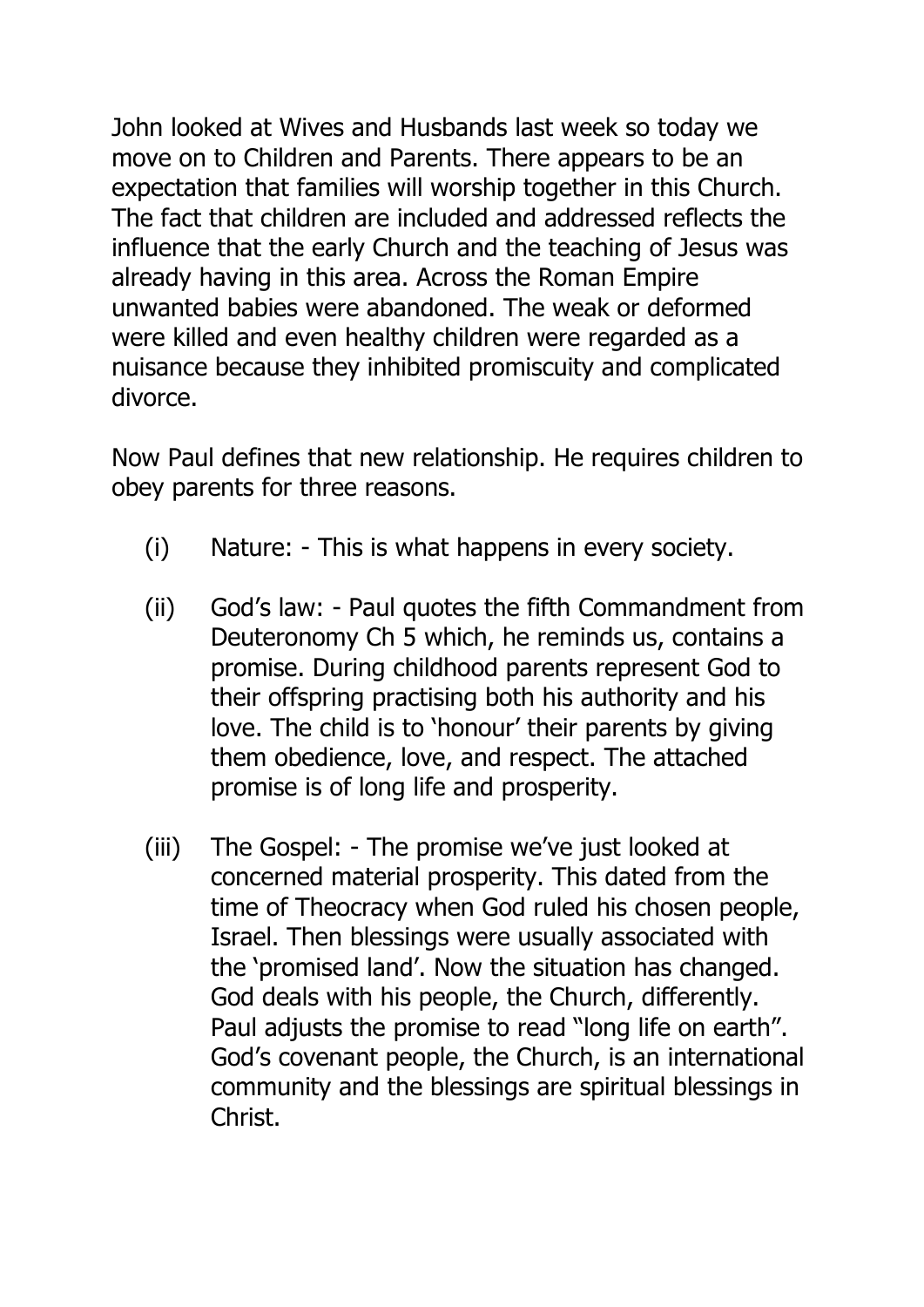The responsibility here lies with the parents as Paul urges restraint of parental authority. In stark contrast to the Roman norm where a father had absolute, tyrannical power over his family he portrays parents as self-controlled, gentle, patient educators. This echoes the overarching theme of the Letter to the Ephesians: - Through Christ's reconciling work there is now one multinational, multicultural family of God. Thus, human fathers should care for their families as God the Father cares for his family.

Does the relationship between slaves and masters have any relevance for us today when we led the world to abolition of slavery, passing an Act of Parliament in 1833? Thirty years later clergyman Charles Kingsley published his book 'The Waterbabies' – a critique of child labour. Yes! This country still sent small children up chimneys to clean them and it didn't end there. In 2015 the UK found it necessary to pass the Modern Slavery Act. There is slavery around us here today. Just as it is remarkable that Paul addressed children it is also noteworthy that he addressed slaves. Commonly regarded as chattels, without rights they represented a capital investment for their owners who cared for them in the same way as for their livestock or furniture. Paul however addressed slaves as respected members of the Christian community and regarded them as responsible people. Just as parents represent God to children, so do masters to slaves. Paul reminds us "he who is both their Master and yours". The primary responsibility for both is to serve Christ. Why? "because you know that the Lord will reward everyone for whatever good he does". The one true God is a God of justice and judgment. There is no fooling him.

Paul supports the solidity of family life and the extended household. Our culture often sees families, like marriage, as oppressive and enslaving. Yes, that does happen, but it is equally possible to get it right. The reason the family can become a place of fear and bondage is because it is designed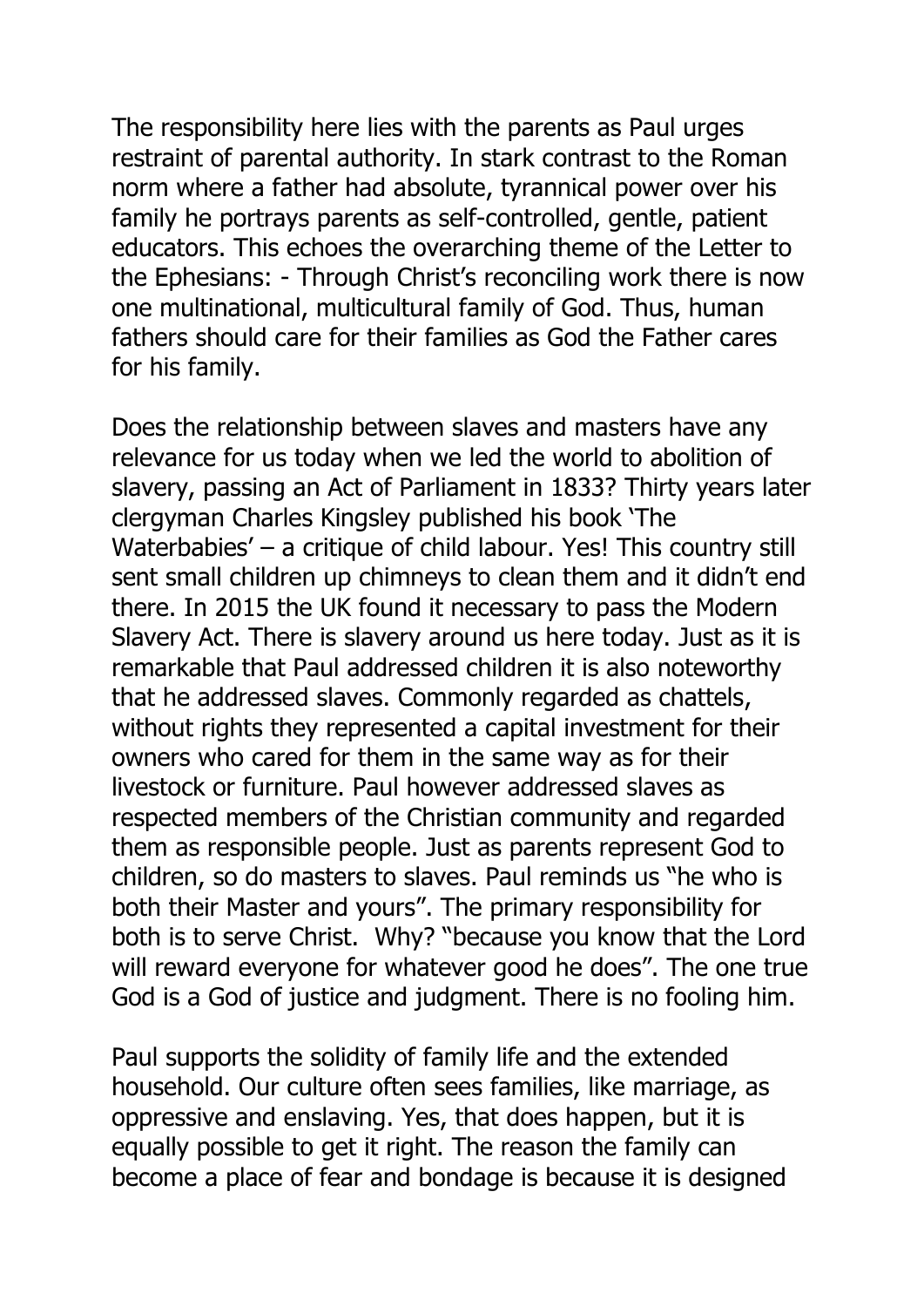as the place of love, security, and affirmation. Corruption of that design wreaks havoc with relationships, respect, and responsibility.

## **The Nicene Creed**

**We believe in one God, the Father, the Almighty, maker of heaven and earth, of all that is, seen and unseen. We believe in one Lord, Jesus Christ, the only Son of God, eternally begotten of the Father, God from God, Light from Light, true God from true God, begotten, not made, of one Being with the Father; through him all things were made. For us and for our salvation he came down from heaven, was incarnate from the Holy Spirit and the Virgin Mary and was made man. For our sake he was crucified under Pontius Pilate; he suffered death and was buried. On the third day he rose again in accordance with the Scriptures; he ascended into heaven and is seated at the right hand of the Father. He will come again in glory to judge the living and the dead, and his kingdom will have no end. We believe in the Holy Spirit, the Lord, the giver of life, who proceeds from the Father and the Son, who with the Father and the Son is worshipped and glorified, who has spoken through the prophets. We believe in one holy catholic and apostolic Church. We acknowledge one baptism for the forgiveness of sins. We look for the resurrection of the dead,** 

**and the life of the world to come.**

**Amen**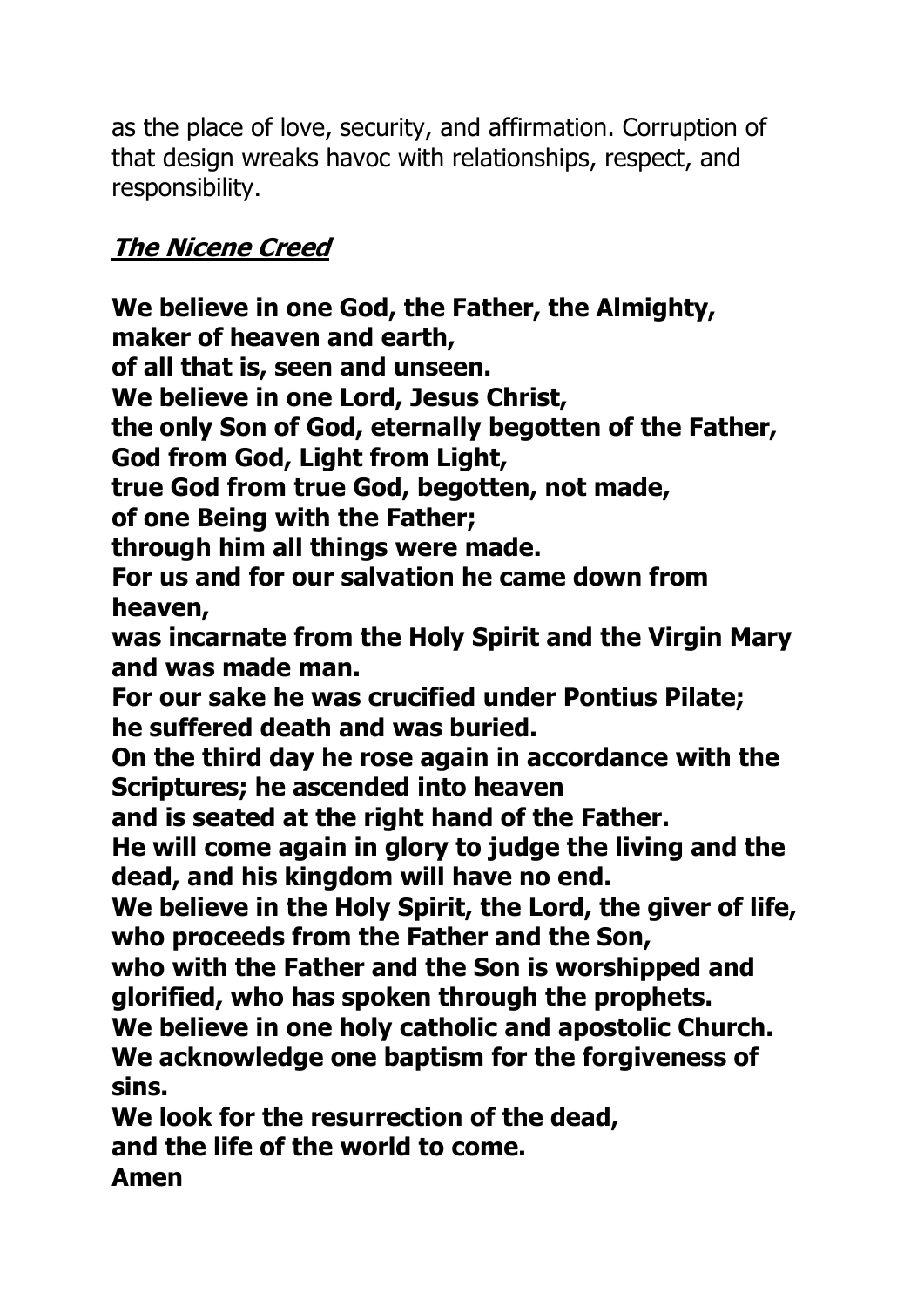## **Prayers of Intercession** - Led by Richard Gowland

Heavenly Father, we are here to worship you. May we continue to show full reverence for your presence in church or home. Jesus's mission is to save us. May we be ready for his calling.

#### **Lord in Your mercy…. Hear our prayer.**

We pray for the Church and for the world in the name of Jesus Christ. Renew the life and faith of the Church at this time. We are encouraged by fellowship with fellow Christians and we thank you that we are able to meet and worship together again. We thank you for the friends who have put so much effort into organising and taking part in the on- line services. We are one in Christ.

We pray for our leaders, Archbishops Justin and John and Bishops Graham and Jane. May they continue to guide us in ways of truth and faith. We pray for our own Veronica, and the group of readers at St Mary's. May we faithfully follow their leadership and teaching. We thank you that we are a growing faith community.

#### **Lord in Your mercy…. Hear our prayer.**

We pray for good government. We ask for patience among us as the pandemic continues. Despite the many voices complaining at delay in relaxing regulation to allow a return to normal, we need to proceed with caution. Help all of us over the next few months. We need to turn to you and to embrace Jesus' message to love one another and work for the common good. This church family is a loving one and gives us all such valuable support. When we return to normal our society will need to examine its priorities and become less selfish. Guide us as we re-build a more just vision. There are signs of good within our people. May this be continued and not fade away.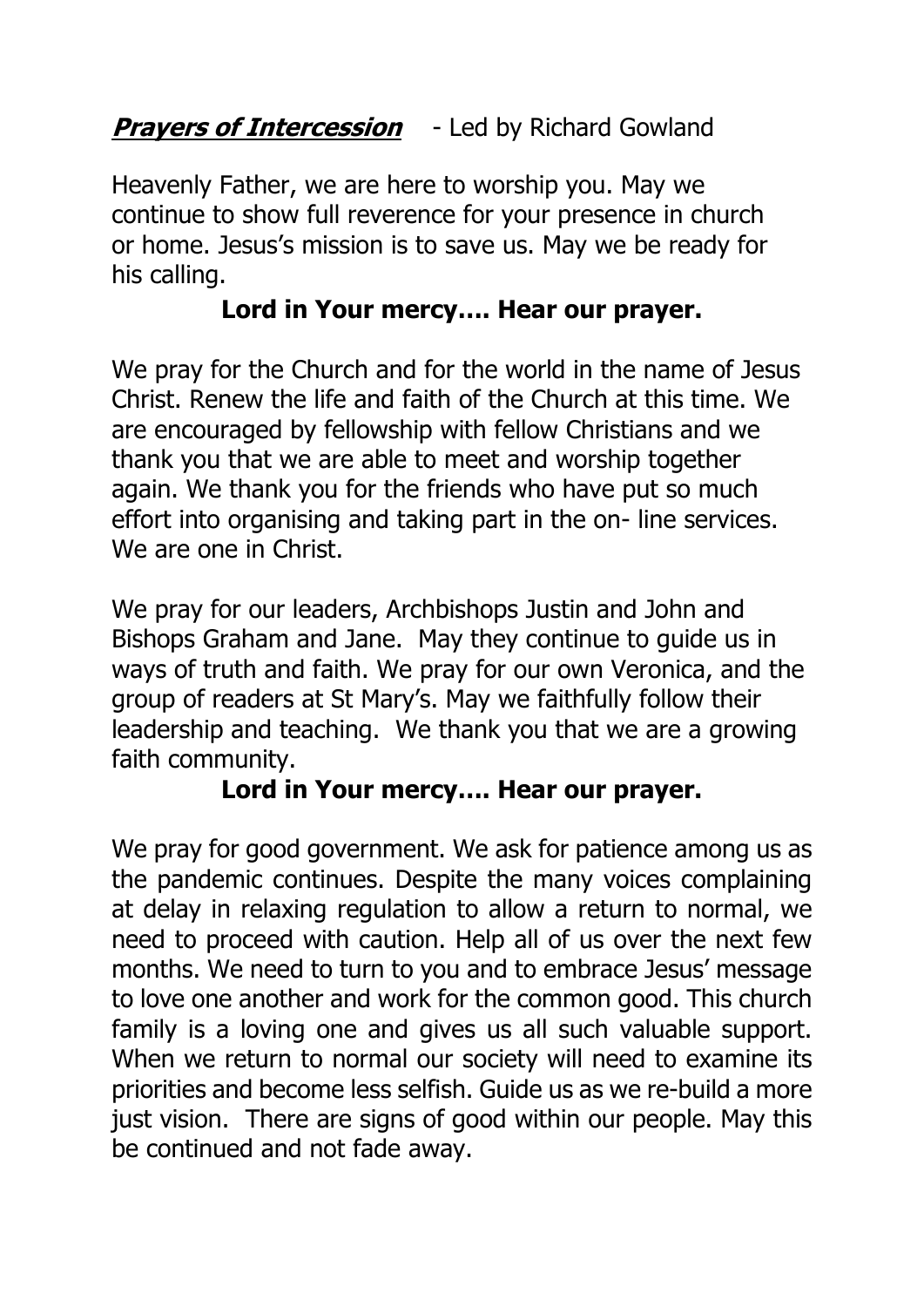The voices and actions of climate conscious people are with us. May their actions be moderate and have the effect on the nation which will result in progress towards reducing the hazards. We all need to contribute. Government cannot be successful without our active support.

## **Lord in Your mercy…. Hear our prayer.**

Continue to guide this church family at Heacham. Help us to decide our personal priorities and where the well-being of this community and the church should be.

May we show compassion towards those in need, wherever they come from. We continue to see desperate people who are exploited by gangs crossing the channel in dangerous circumstances. We cannot accommodate all-comers. Those who land and enter our community, are in many cases falling into 'modern slavery' at the hands of the same criminals.

## **Lord in Your mercy…. Hear our prayer.**

We thank you for the service of our queen and her family. May they continue to serve the nation and you faithfully. Our queen is rightly admired for her wisdom and her sense of duty. Thank you for guiding her in all she does and is.

#### **Lord in your Mercy: Hear our Prayer**

We raise before you now in a few moments of silence those known to us who specially need prayer. In illness, bereavement, worry, people who are hurting. Our prayer chain is an active example and duty for us to observe. May this be used more. May we learn to pray more and to talk to you through this prayer.

(Short Silence)

## **Lord in your Mercy: Hear our Prayer**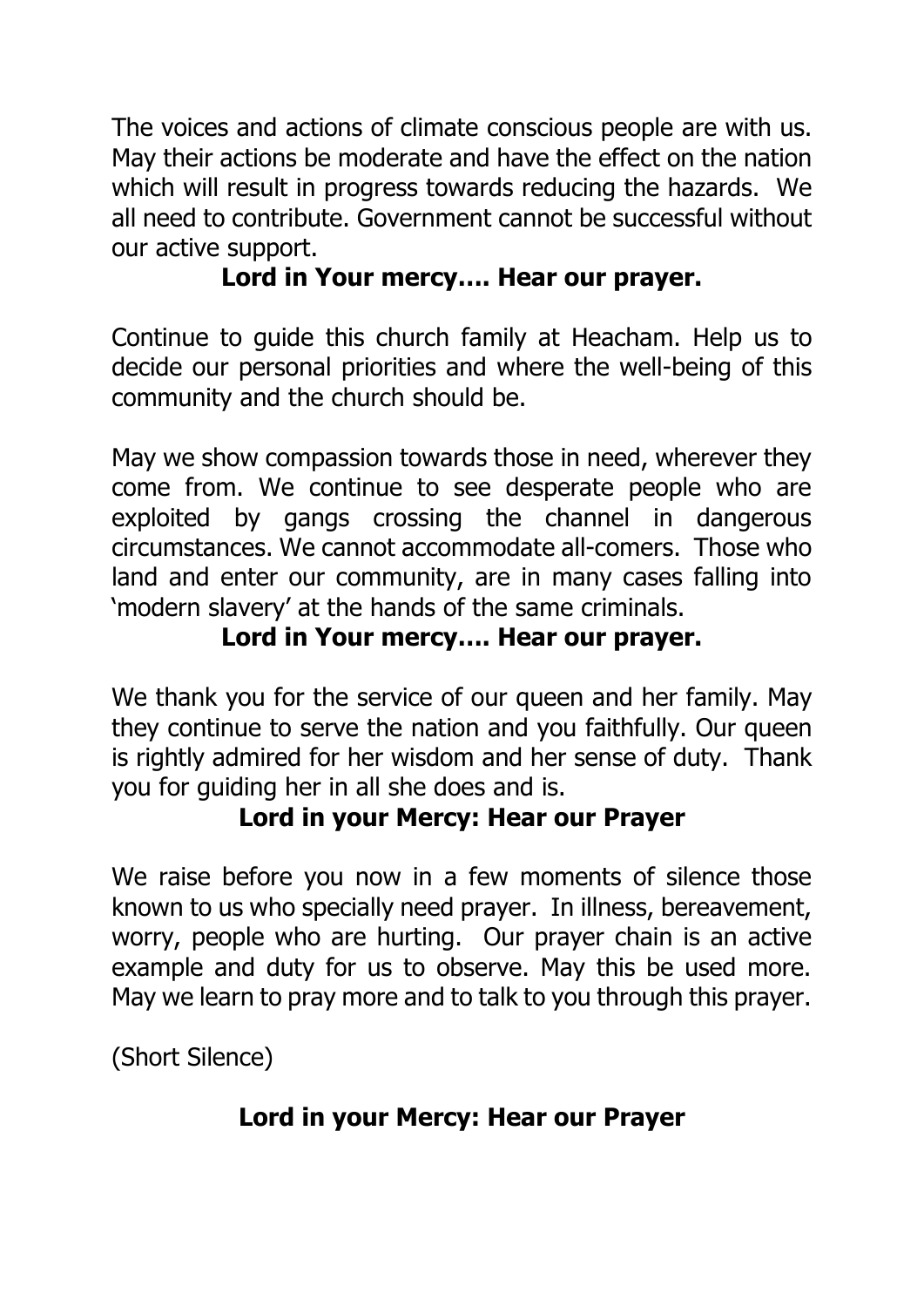Remember, the souls of your servants no longer here on earth with us and for those who are saddened by their passing. Be with the bereaved in their loneliness and give them the faith to look beyond their present troubles to your Son Jesus Christ who died and rose again and who lives for evermore. We shall all be reunited in heaven.

(Short Silence)

Merciful Father: accept these prayers for the sake of your Son, our Saviour, Jesus Christ.

#### **Amen**

We pray together the Lord's Prayer..........

## **Blessing**

The peace of God, which passes all understanding, keep our hearts and minds in the knowledge and love of God, and of his Son Jesus Christ our Lord; and the blessing of God almighty, the Father, the Son, and the Holy Spirit, be among us and remain with us and those we love now and always.

# **Amen.**

# Hymn: **In an age of twisted values**

In an age of twisted values we have lost the truth we need; in sophisticated language we have justified our greed; by our struggle for possessions we have robbed the poor and weak – hear our cry and heal our nation: your forgiveness, Lord, we seek.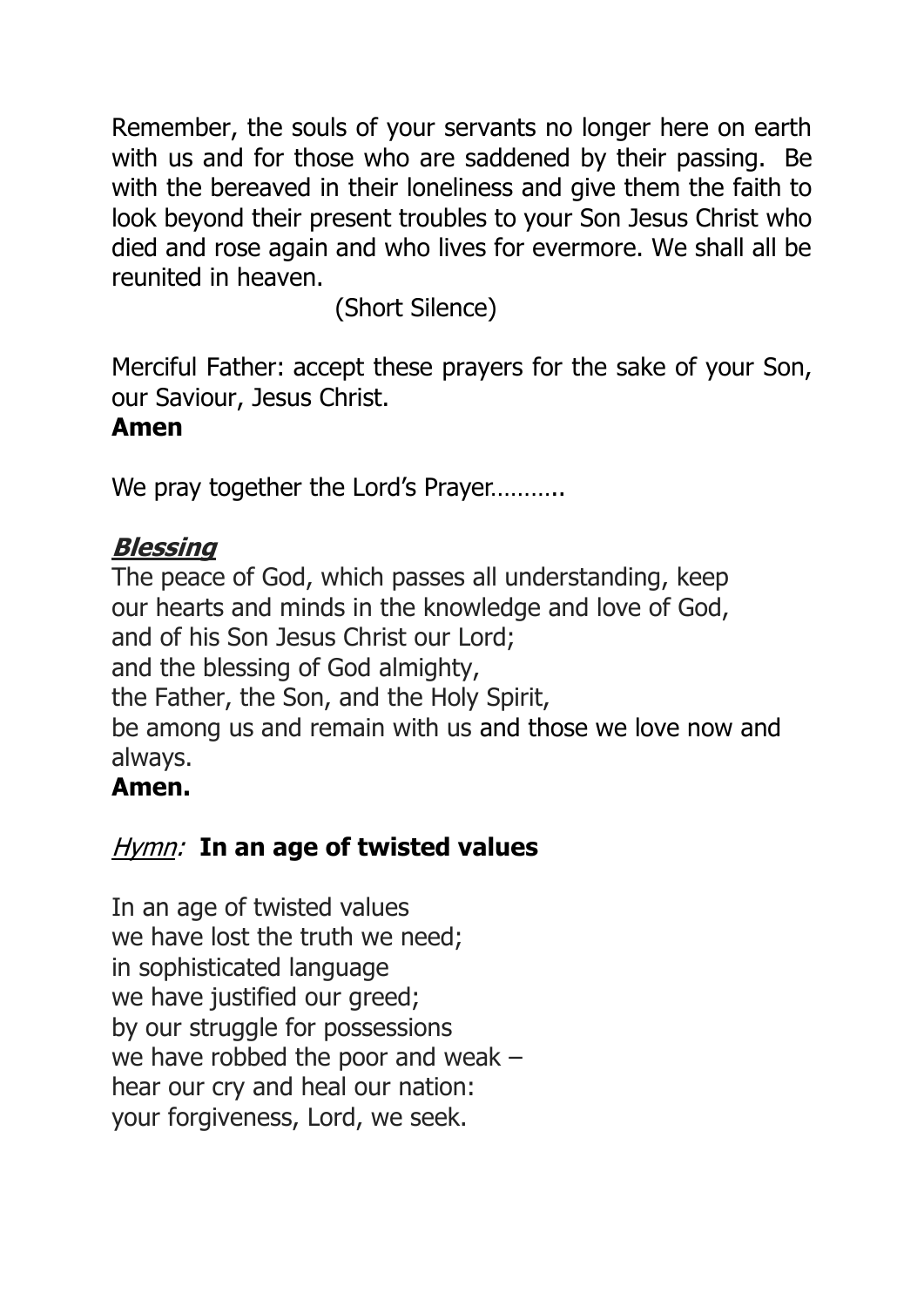We have built discrimination on our prejudice and fear; hatred swiftly turns to cruelty if we hold resentments dear. For communities divided By the walls of class and race Hear our cry and heal our nation: Show us, Lord, your love and grace.

When our families are broken; when our homes are full of strife; when our children are bewildered, when they lose their way in life; when we fail to give the aged all the care we know we should – hear our cry and heal our nation with your tender fatherhood.

We who hear your word so often choose so rarely to obey; turn us from our wilful blindness, give us truth to light our way. In the power of your Spirit come to cleanse us, make us new: hear our cry and heal our nation till our nation honours you.

#### **Dismissal:**

Go in peace to love and serve the Lord. **In the name of Christ. Amen.**

**Closing music** – Alison plays 'Magnificat', Op.41 No.2 by Felix Guilmant (1837-92)